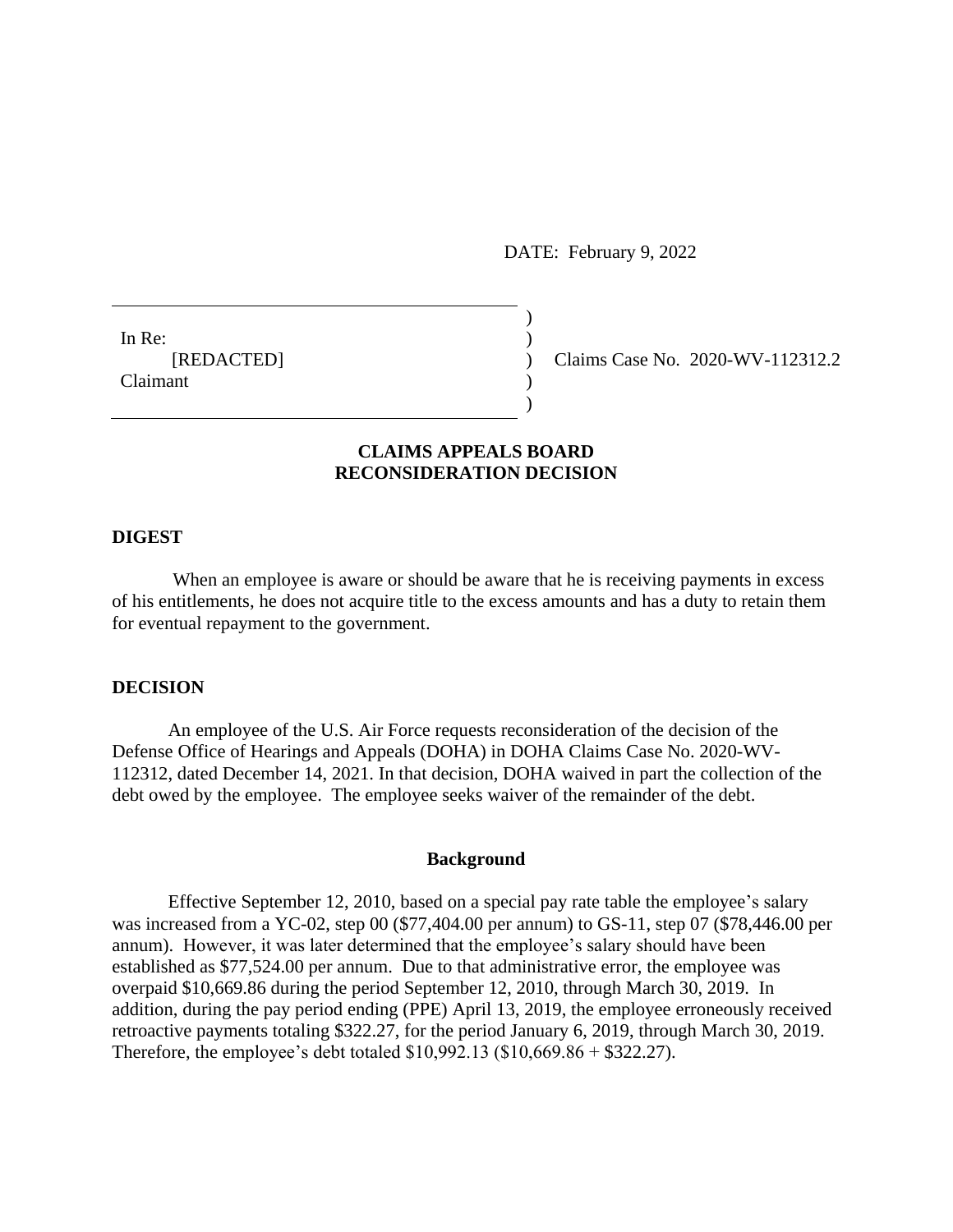The record shows that the employee was notified by memorandum dated September 7, 2017, from his Command that there was an administrative pay discrepancy in regards to his salary. On the employee's original request for waiver, the DD Form 2789, *Waiver/Remission of Indebtedness Application*, he acknowledged that he first became aware he was being overpaid on September 7, 2017, when he received the memorandum. Therefore, the Defense Finance and Accounting Service (DFAS) recommended our office waive the portion of the employee's indebtedness resulting from the erroneous salary payments he received prior to notification of the error, and deny the remainder of the debt. The DOHA adjudicator followed the recommendation of DFAS in reaching her decision on the employee's request for waiver. She waived \$9,100.69, the portion of the erroneous salary payments the employee received before notification of a pay error on September 7, 2017, but denied waiver of \$1,891.44, the erroneous salary payments he received after notification. The adjudicator noted that \$322.27 of the \$1,891.44, resulted from the employee receiving an erroneous retroactive payment during the PPE April 13, 2019. She noted that although the employee did not specifically address this portion of the overpayment in his initial waiver request, under the circumstances, he should have at least questioned his entitlement to the retroactive payment.

In his request for reconsideration, the employee states the memorandum he received on September 7, 2017, cited simply that a pay and or administrative discrepancy was identified with his pay. He notes that the memorandum identified one or more of several corrective actions that applied to his pay record: reimbursement of entitled payments; stoppage of payments not entitled; payment changes related to SRC; and administrative corrections related to PDs (no pay impacts). He states that there was no indication that he had been overpaid. He states that his pay did not change and he was not contacted about any debt until March 16, 2019 when he received the first of two debt notifications. He explains that he should have answered March 16, 2019, on the question in Block 12 on the DD Form 2879, which asked "State the date and how you first became aware of the debt or erroneous payment." He states that he answered this question September 7, 2017, by memorandum regarding pay and administrative pay discrepancies because he was advised to do so by the audit specialist who helped him prepare the DD Form 2789. He also explains that after he received the retroactive payment of \$322.27 on April 13, 2019, he then received a payroll deduction of \$297.33 on May 3, 2019, which he assumed was to counter the erroneous payment.

#### **Discussion**

Under [5 U.S.C. § 5584,](http://www.westlaw.com/Link/Document/FullText?findType=L&pubNum=1000546&cite=5USCAS5584&originatingDoc=Id51777f45b3411e598dc8b09b4f043e0&refType=LQ&originationContext=document&vr=3.0&rs=cblt1.0&transitionType=DocumentItem&contextData=(sc.Search)) we have the authority to waive collection of erroneous payments of pay and certain allowances made to specified federal employees, if collection of the claim would be against equity and good conscience and not in the best interests of the United States, provided there is no indication of fraud, fault, misrepresentation, or lack of good faith on the part of the employee. The implementing regulation for our waiver authority is set forth under Department of Defense Instruction (Instruction) 1340.23 (February 14, 2006). Paragraph E4 of the Instruction sets forth the standards for waiver. A waiver is not a matter of right but is available to provide relief as a matter of equity, if the circumstances warrant. Generally, persons who receive a payment erroneously from the Government acquire no right to the money. They are bound in equity and good conscience to make restitution. If a benefit is bestowed by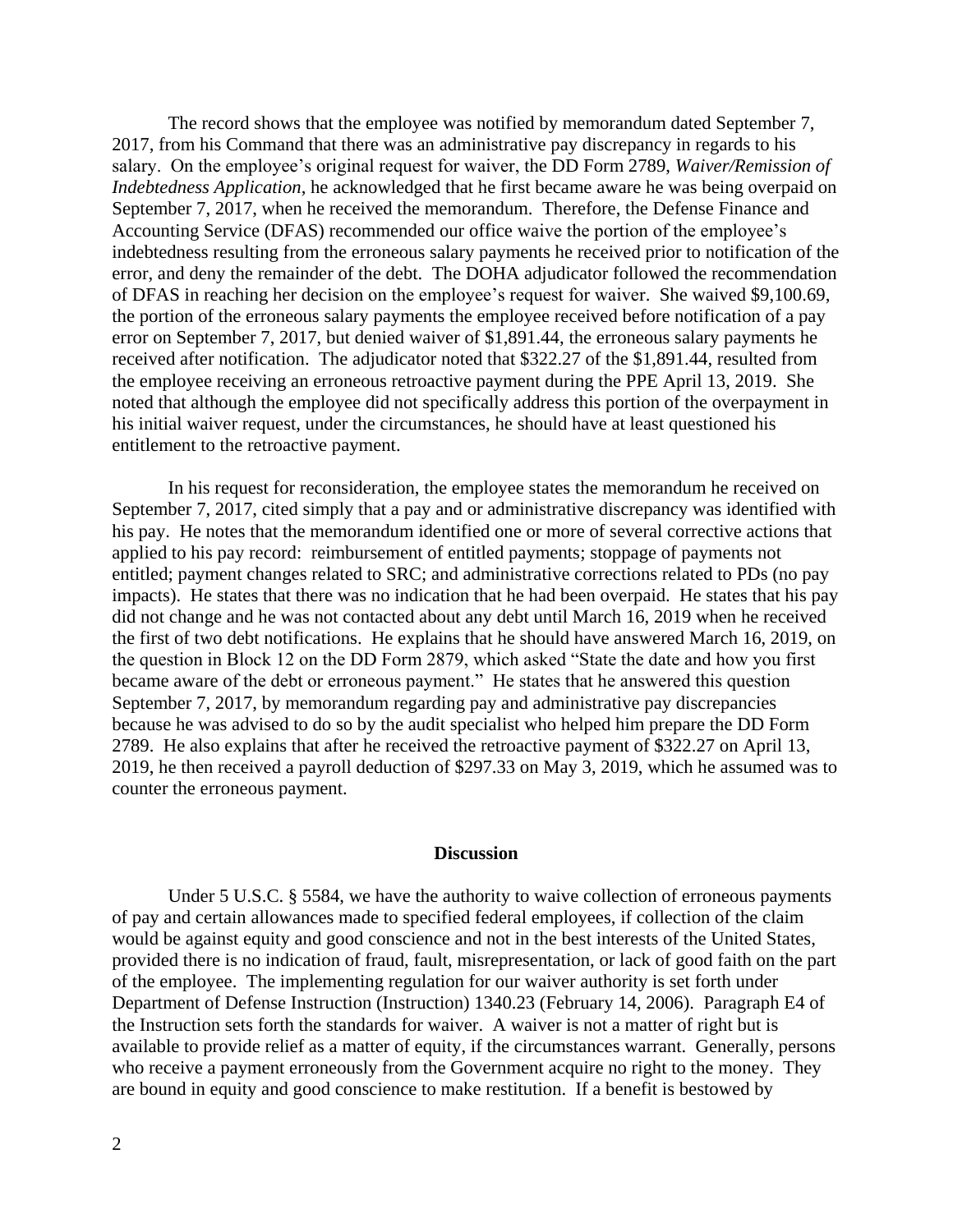mistake, no matter how careless the act of the Government may have been, the recipient must make restitution. In theory, restitution results in no loss to the recipient because the recipient received something for nothing. *See* Instruction ¶ E4.1.

The fact that an erroneous payment is solely the result of administrative error or mistake on the part of the Government is not sufficient basis in and of itself for granting a waiver. Instruction ¶ E4.1.3. A waiver usually is not appropriate when a recipient knows, or reasonably should know, that a payment is erroneous. The recipient has a duty to notify an appropriate official and to set aside the funds for eventual repayment to the Government, even if the Government fails to act after such notification. Instruction ¶ E4.1.4. A waiver generally is not appropriate when a recipient of a significant unexplained increase in pay or allowances, or of any other unexplained payment of pay or allowances, does not attempt to obtain a reasonable explanation from an appropriate official. The recipient has a duty to ascertain the reason for the payment and to set aside the funds in the event that repayment should be necessary. Instruction ¶ E4.1.5. Further, a waiver may be inappropriate in cases where a recipient questions a payment (which ultimately is determined to be erroneous) and is mistakenly advised by an appropriate official that the payment is proper, if under the circumstances the recipient knew or reasonably should have known that the advice was erroneous. Instruction ¶ E4.1.6.

In this case, DFAS and the DOHA adjudicator relied on the record evidence included in the employee's original waiver request, specifically, the employee's statements on the DD Form 2789 and the Air Force memorandum dated September 7, 2017. The employee now contends that he was notified of a pay discrepancy by the memorandum, not a debt or erroneous payment, and he was not aware of his indebtedness until notification on March 16, 2019. However, this does not change the fact that he was informed by the Air Force of a possible overpayment for civilian employees in his occupational series. Specifically, the memorandum explained the pay discrepancies and stated that effective September 17, 2017, the Air Force would stop overpayments to civilian employees not entitled to the payments. Under the circumstances, since the employee was aware that there was a discrepancy in his pay, by the memorandum, he should have continued to follow up with his Human Resource Office concerning the reason why he was notified of a potential overpayment in his salary requiring action. Under the circumstances, waiver is not appropriate. *See* DOHA Claims Case No. 2018-WV-103004.2 (May 6, 2019); DOHA Claims Case No. 2017-WV-022302.2 (January 11, 2018); DOHA Claims Case No. 2012- WV-121006.2 (February 26, 2013); and DOHA Claims Case No. 06112735 (December 6, 2006).

The employee states that a deduction was made from his pay on May 3, 2019, which he believed was for the collection of the erroneous retroactive payment he received in April 2019. However, he later was advised by DFAS that the deduction made from his pay was automatic based on the debt letters he received. He states that he filed for a suspension of the collection of his debt by payroll deductions until after the waiver process was completed. Under the circumstances, we uphold the adjudicator denial of waiver of the erroneous retroactive payment made in the amount of \$322.27. The adjudicator properly waived the portion of the erroneous salary payments the employee received before the first notification of a pay error on September 7, 2017, but denied waiver of \$1,891.44, the erroneous salary payments (including the erroneous retroactive payment) he received after notification. Finally, the employee should contact DFAS with any questions concerning the amount of his remaining indebtedness.